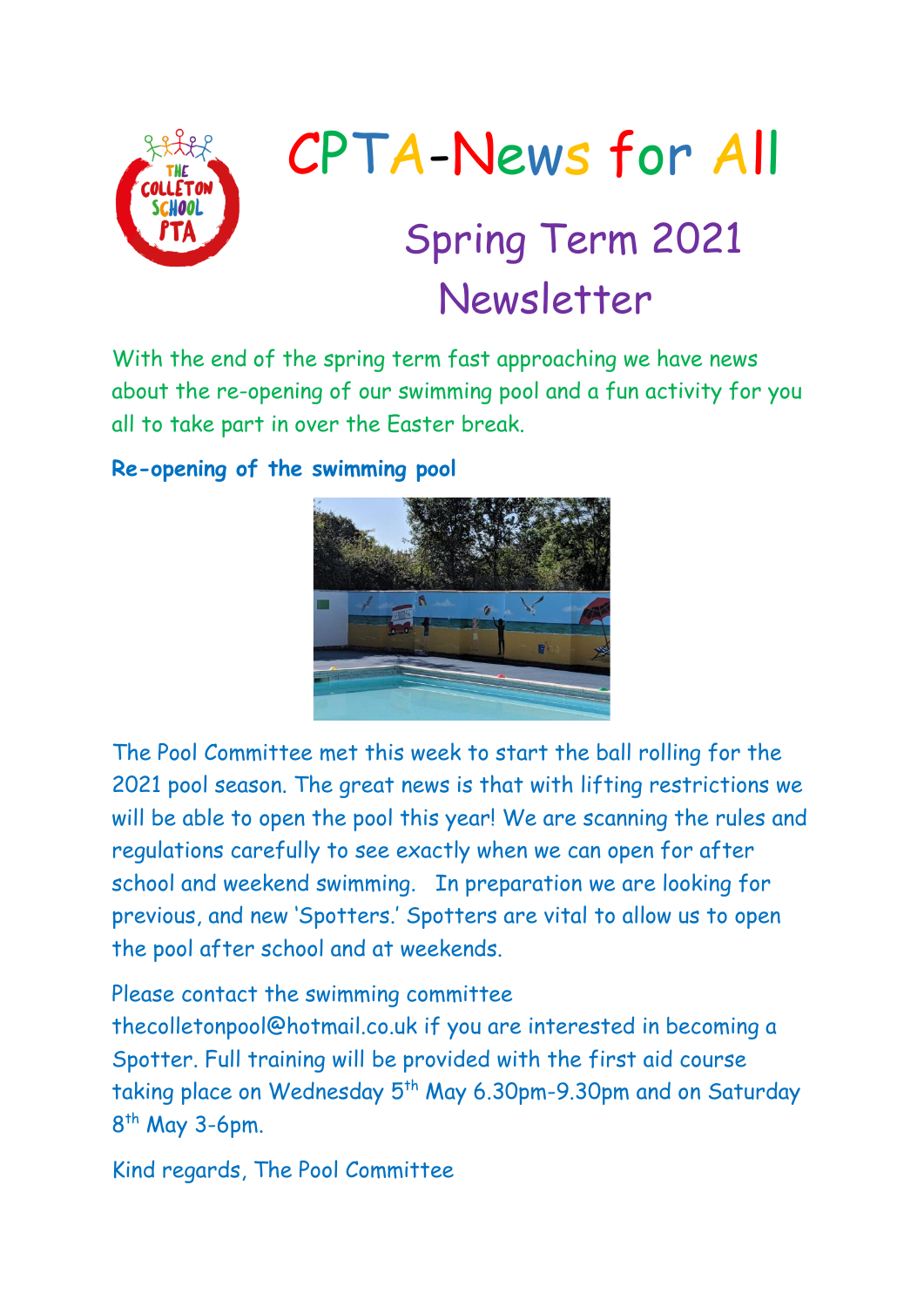## **A Springtime 'fun'draising activity for all**



As well as needing volunteer 'spotters' for the pool we also need to purchase a new piece of equipment and ensure the pool is thoroughly cleaned. We need to raise some money to be able to do this, so we have designed a fun activity for everyone to take part in over the Easter holiday when you're out for a walk, scoot or cycle in the local area.

There's a 'Springtime Bingo' card attached to this email for you to print at home. The trail starts at school and you can find the matching pictures displayed in windows around the local area, ticking them off on your sheet as you see them. For those who are unable to print the sheets at home there will be a few copies outside school near the main gate from the end of the week.

To take part we would appreciate a donation of £1 payable via Classlist or PayPal to [colletonpta@gmail.com](mailto:colletonpta@gmail.com) or in the 'honesty box' at the end of the trail.

All the instructions, and a list of roads where you can find the matching pictures, will be on Classlist at the end of this week.

#### Next term

We are finalising some great activities for everyone for next term and hope to be able to share them with you all soon. In the meantime, have a lovely Easter break everyone and see you next term.

## The Colleton PTA